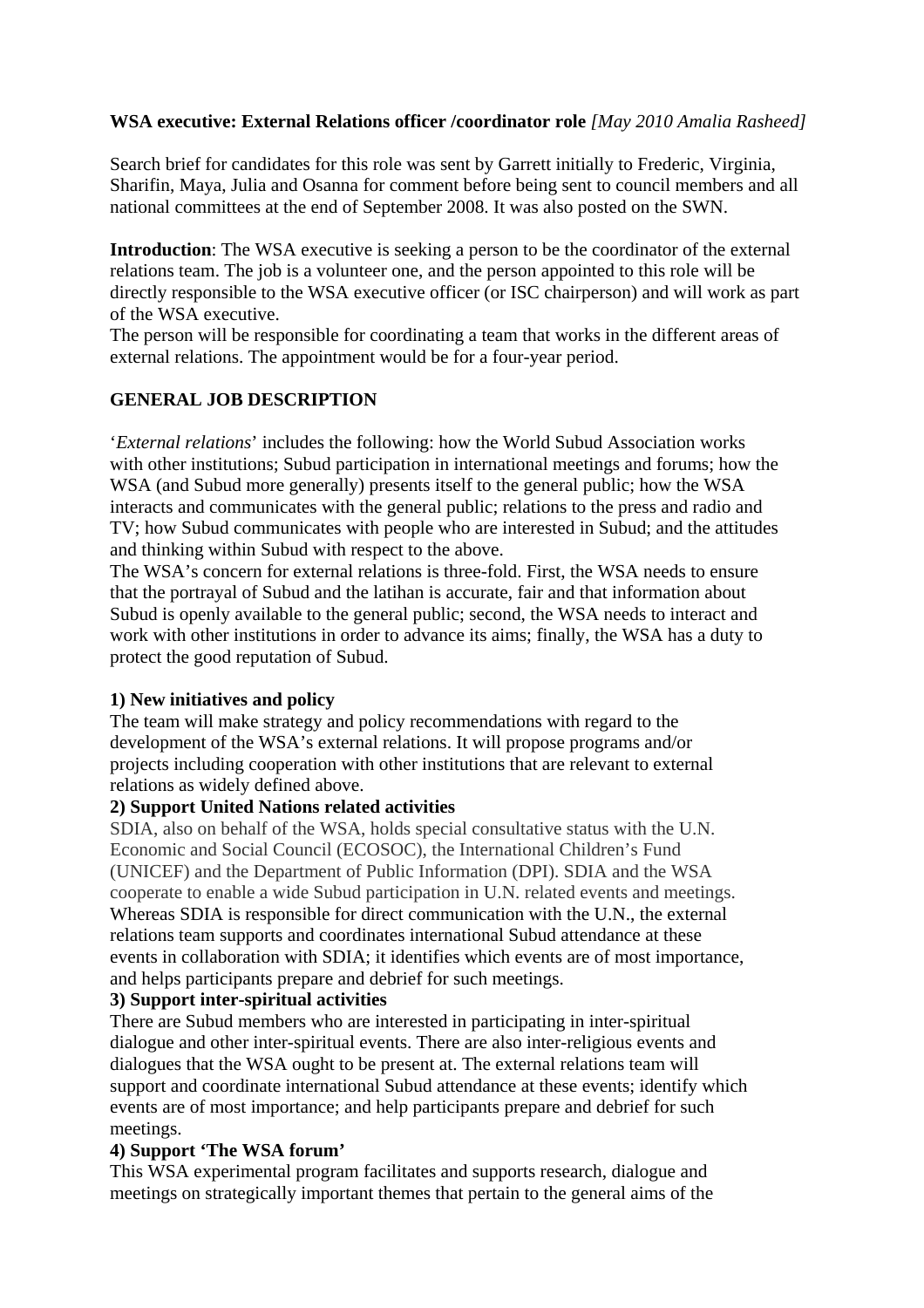WSA and its affiliates, generally in collaboration with non-Subud experts and institutions. The person responsible for facilitating these dialogues is a member of the external relations team, and the external relations team as a whole supports and guides the general development of this program.

### **5) Communicate and inspire within Subud**

The global Subud community needs to have opportunities to discuss and better understand the issues and themes that pertain to external relations and their importance. The external relations coordinator will be responsible for initiating such discussions and internal communications in conjunction with the WSA executive.

### **6) Advisory role for WSA websites, annual reports and other WSA communications**

The WSA communicates with the general public through websites, annual reports and other publications. The external relations coordinator and his/her team will act as advisors to the WSA executive on these and other external communications.

Amalia Rasheed : I accepted appointment on the  $31<sup>st</sup>$  October 2008.

As the work involves both practical and WSA policy related activity with cross functions throughout the WSA as a whole, it became clear that it needs to be housed in the main executive level of the organisation for closer cooperation and for decision making processes to be effective.

In addition, it has been recognised that WSA work has largely had an inward looking focus, and this needs to develop in concert with an external focus. The Being Present and Our culture initiatives were born out of this understanding. The purpose is I understand, to provide a service to Subud members, present and future, to position Subud as an association contributing to the community at large and in addition to the latihan, to make various other aspects of Subud activity more accessible to the public.

My understanding was that as opposed to the previous sub-committees until 2007, firstly IRC and later ERC (see history below), it was felt important to bring this function into the main executive work, for closer interaction. It had become apparent that as this work represented a cross function relating to many aspects of WSA work it should be developed accordingly as part of mainstream WSA executive activity; the role of ER officer providing specific competence.

Discussions at working parties at World Congresses 2005 and 2010 showed also that this topic had overlaps with many aspects of WSA work where it comes to 'windows' of Subud in the world: Helpers/applicants, Subud houses, Publications and websites, Wings, dealing with authorities and press, visa applications etc. As many of the topics raised during the Working Party at last congress were also being dealt with by other Working Parties, the proposals were then reduced to those resolutions and recommendations that were not being dealt with elsewhere. It was understood that as ER officer chairing the WP I would in any case, as part of the WSA executive be involved in the aspects covered in other working parties.

The ER officer, included in the loop of WSA executive and Council deliberations as an added resource, enables a more effective contribution both ways (WSA work internally and externally); to develop a better connection between our inward looking focus and the external dimensions of our development as a global, multi-cultural, spiritual organisation.